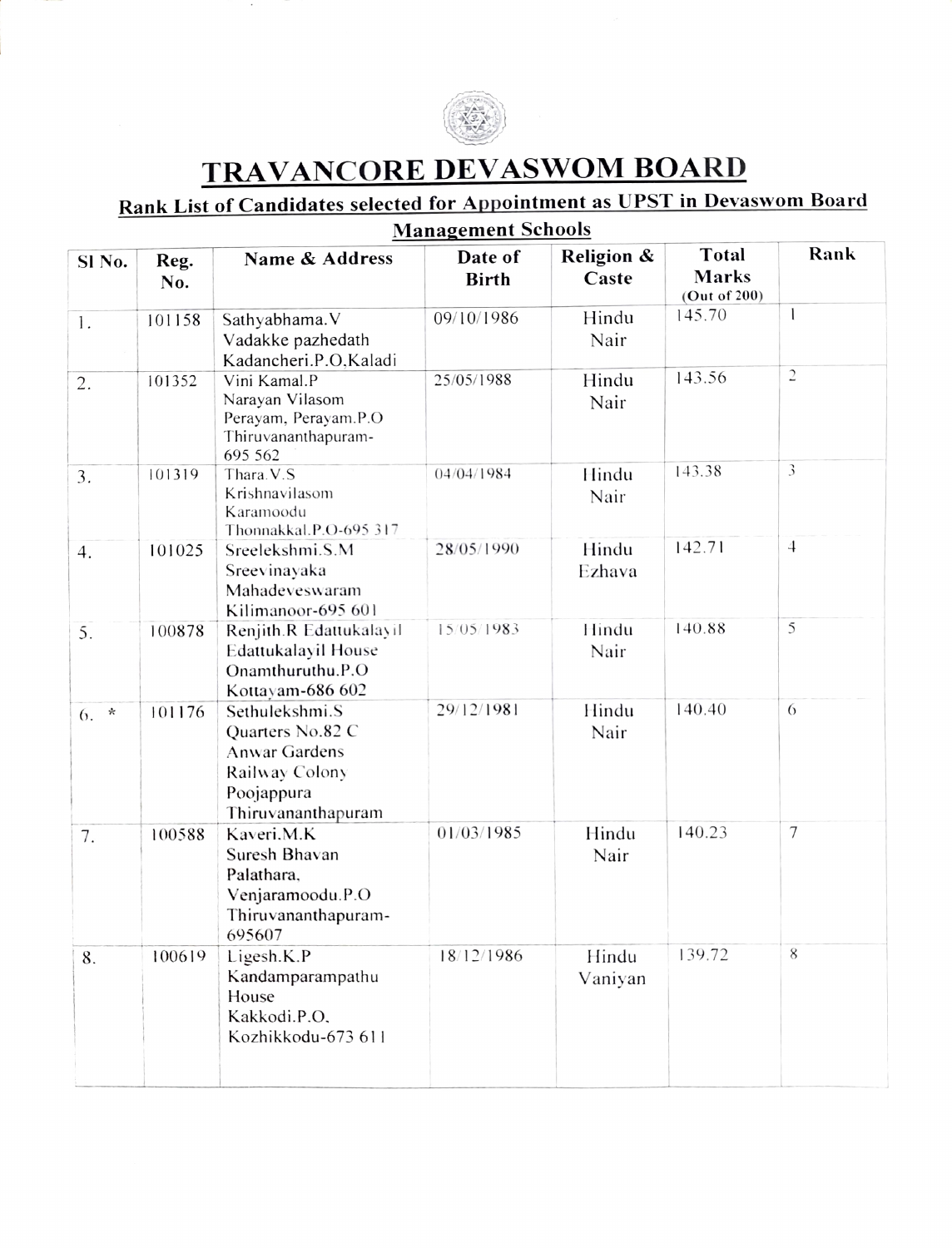| $\overline{\phantom{a}}$ |        |                                                                                                                                             |            |                     |        |    |
|--------------------------|--------|---------------------------------------------------------------------------------------------------------------------------------------------|------------|---------------------|--------|----|
| 9.                       | 101223 | Subhash.S.N<br>Subhash Nivas House<br>Peruvattoor.P.O<br>Koyilandi, Kozhikkodu<br>673620                                                    | 16/03/1990 | Hindu<br>Nair       | 139.70 | 9  |
| 10.                      | 100508 | Jiji.T.R<br>Sreekala Nivas<br>Kadebhagam, Palluruthy<br>Kochi-6                                                                             | 06/05/1982 | Hindu<br>Ganaka     | 138.39 | 10 |
| 11.                      | 100946 | Ragi.R<br>GR Vilasam<br>Thottakkadu.P.O<br>Kallambalam-695 605                                                                              | 30/04/1992 | Hindu<br>Nair       | 138.06 | 11 |
| 12.                      | 100403 | Dinnew.I.S<br>Akkaravila Veedu<br>Thottavaram<br>Attingal.P.O<br>Thiruvananthapuram<br>695101                                               | 30/05/1989 | Hindu<br>Nair       | 137.56 | 12 |
| 13.                      | 101251 | Sreelekshmi.M.L<br>Vaisakh, Arayoor<br>Arayoor.P.O,<br>Thiruvananthapuram<br>$-695$ 122                                                     | 25/05/1988 | Hindu<br>Nair       | 136.40 | 13 |
| 14.                      | 100059 | Arun.B.Nair<br>Pottamplackel House<br>Nellippara.P.O, Alakode<br>Kannur-670 571                                                             | 15/05/1985 | Hindu<br>Nair       | 136.23 | 14 |
| 15.                      | 100701 | Nithya.R.R<br>Chaithanya, Nanniyodu<br>Pacha.P.O,<br>Thiruvananthapuram-<br>695 562                                                         | 31/05/1980 | Hindu<br>Ezhava     | 135.92 | 15 |
| 16.                      | 101336 | Veena.B.Nair<br>Vaikundam<br>Pazhaya Chantha<br>Kallara, Kallara.P.O<br>Thiruvananthapuram<br>$-695608$                                     | 02/05/1992 | Hindu<br>Nair       | 135.70 | 16 |
| 17.                      | 100275 | <b>Bharath Prasad</b><br>Chandran.C.S<br>Chandrakantham<br>Velavoor,<br>Koliyakkodu.P.O<br>Venjarammoodu,<br>Thiruvananthapuram-<br>695 607 | 25/02/1991 | Hindu<br>Nair       | 135.23 | 17 |
| 18.                      | 100528 | Jitha.N<br>Jishabhavan,<br>Alayamon.P.O, Anjal,<br>Kollam-691 320                                                                           | 30/05/1987 | Hindu<br>Viswakarma | 135.04 | 18 |

 $\sim 10^{-10}$ 

 $\overline{\phantom{1}}$